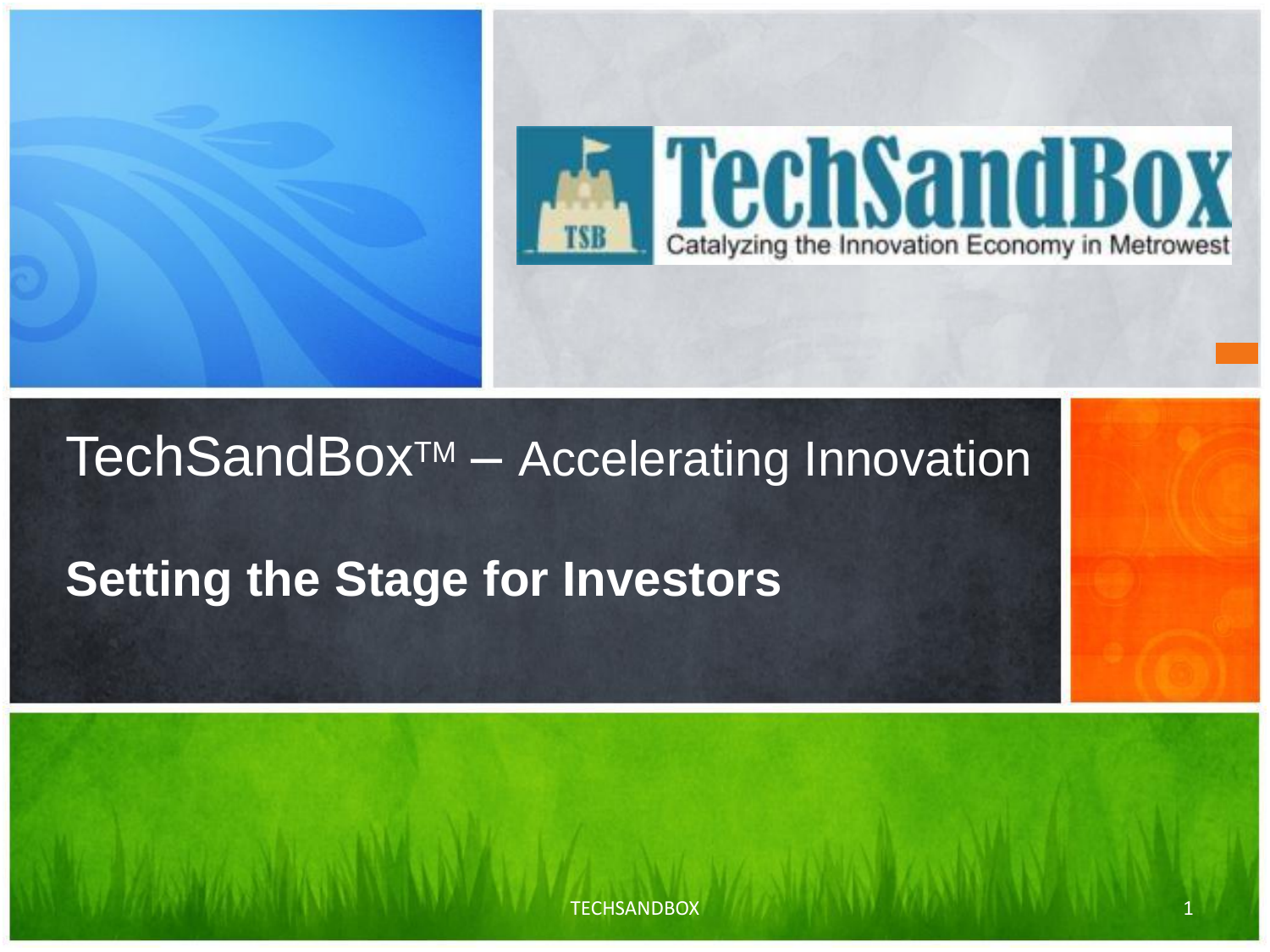#### $\overline{a}$ **INVESTORS ARE IN BUSINESS TO MAKE MONEY**

# **And, they get asked for meetings by 100s every month**

**Even those who do not come close to meeting their criteria**

2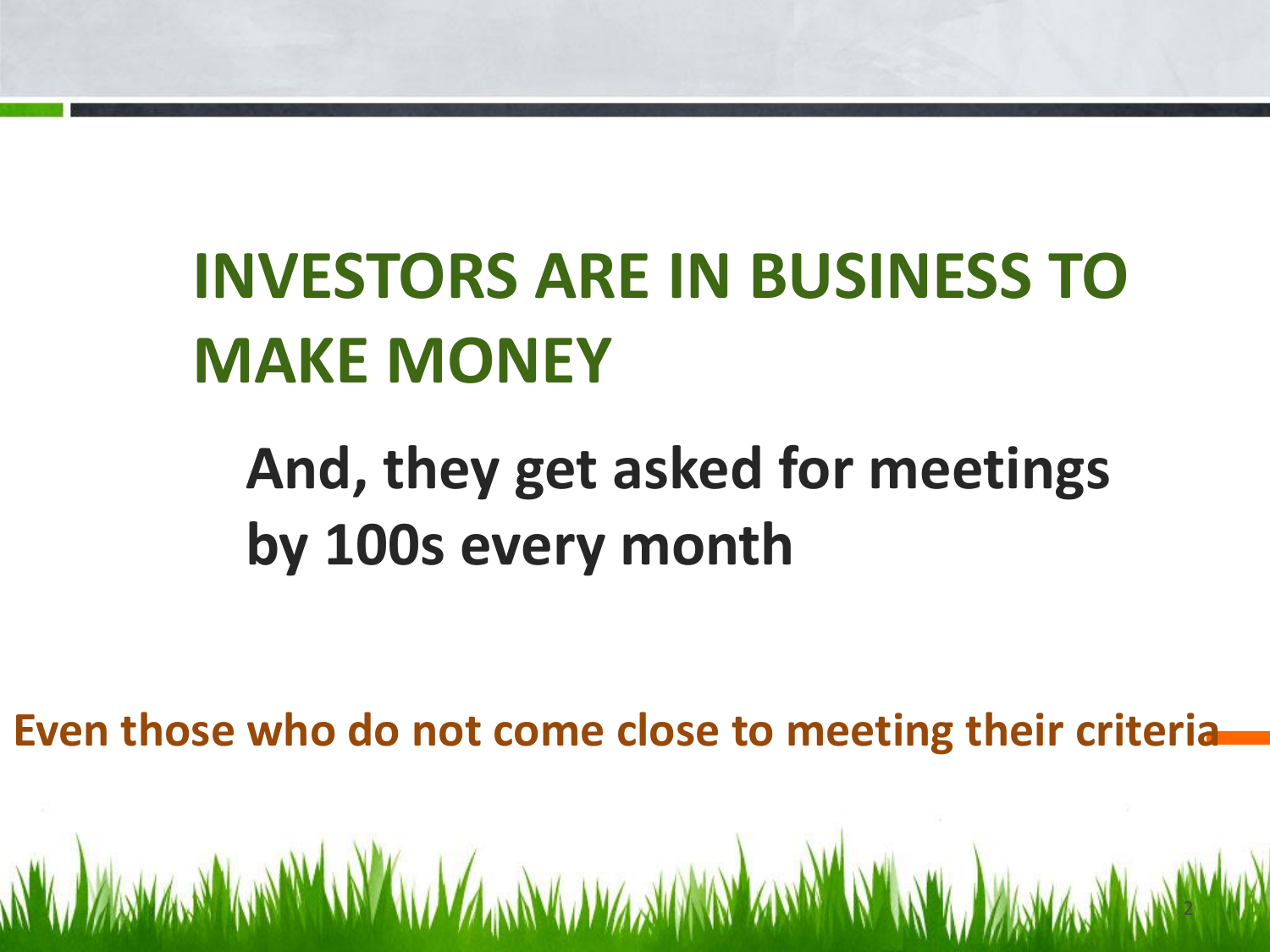# **DO YOUR HOMEWORK**

l

**Add to your professionalism and credibility and ….**

A WALKA A WARAWA A WA WA WARA WARA WA WARA WA WALKA WA WA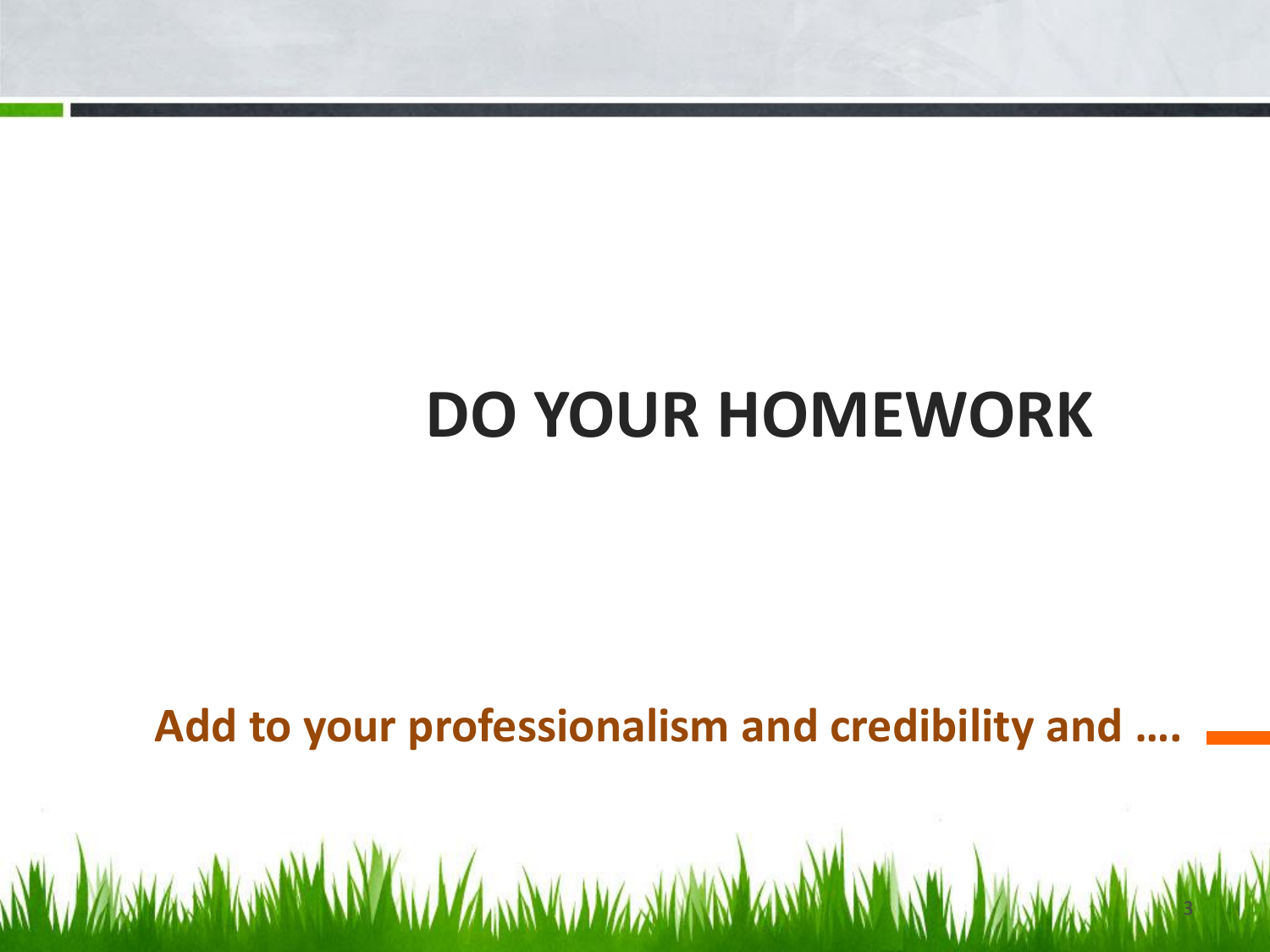#### **FIVE PIECES OF INFO YOU NEED**

- **1. KNOW VC/ANGEL INVESTMENT CRITERIA**
- **2. RESEARCH THE INDIVIDUAL INVESTOR'S PAST INVESTMENTS OR SPECIALTIES**
- **3. BE PREPARED BEFORE APPROACHING (WHAT ACCOMPLISHMENTS DOES EACH EXPECT; SEE #2)**
- **4. REFERRALS ARE BEST**

A THE REPORT OF A THE REAL AND THE REAL AND THE REAL AND THE REAL AND THE REAL AND THE REAL AND THE REAL AND T

**5. FIND THE CONNECTORS TO REFER YOU IN**

**Do you know what a VC is? And Angel?**

l

A WASHAWAN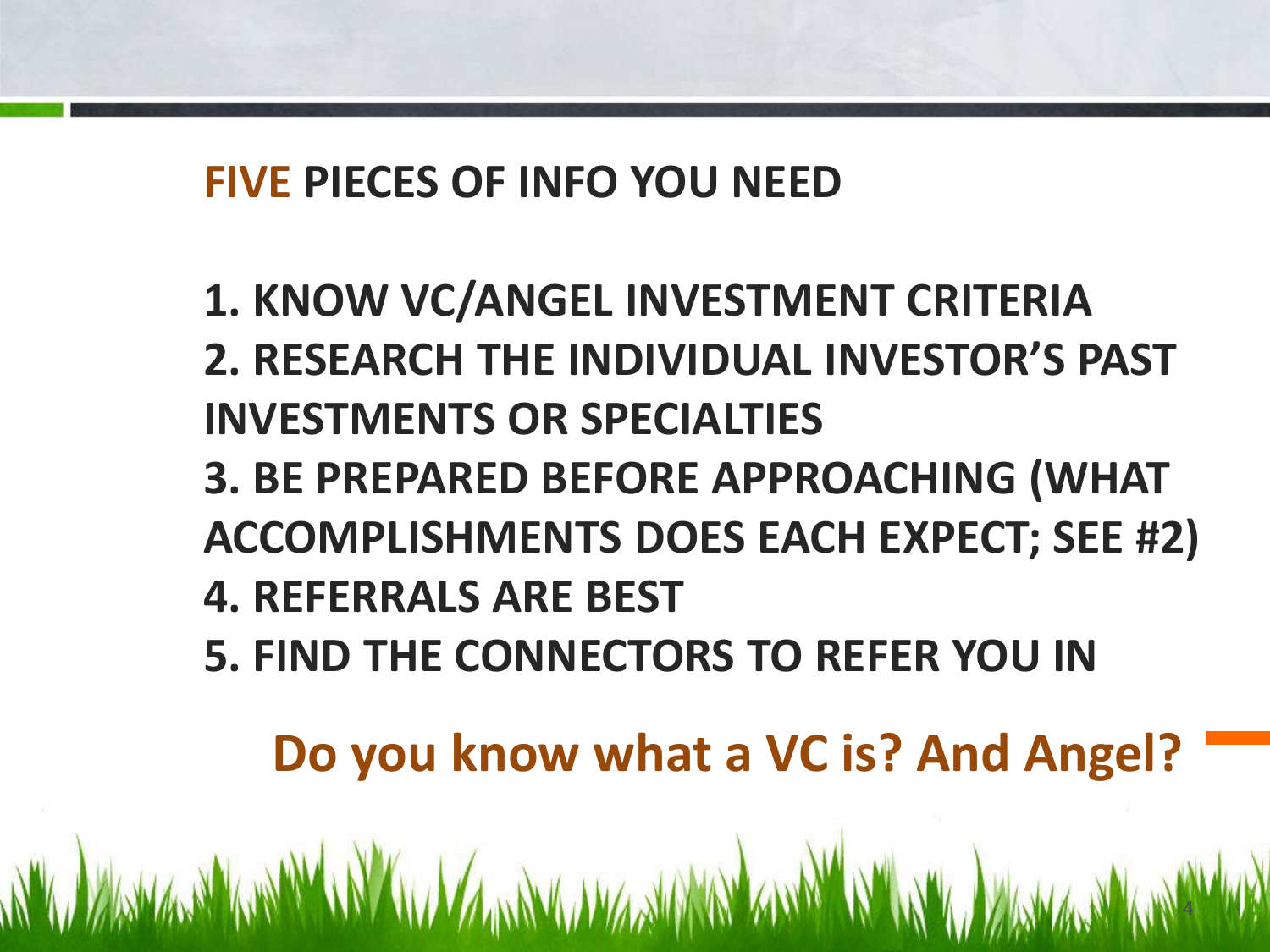## **INDUSTRY OR PRODUCT STAGE OF STARTUP \$ RANGE OF A TYPICAL FUNDING CO-INVEST? LEAD? … IS THERE MONEY IN THE FUND?**

**…**

#### **PERSONALITY**

N'W YAWA, NYAWIN'IN AU YA, TECHANDEZ EROPREN AWAY NYAYA YA YAWA, NYAWA, NY

### **TYPICAL CRITERIA**

l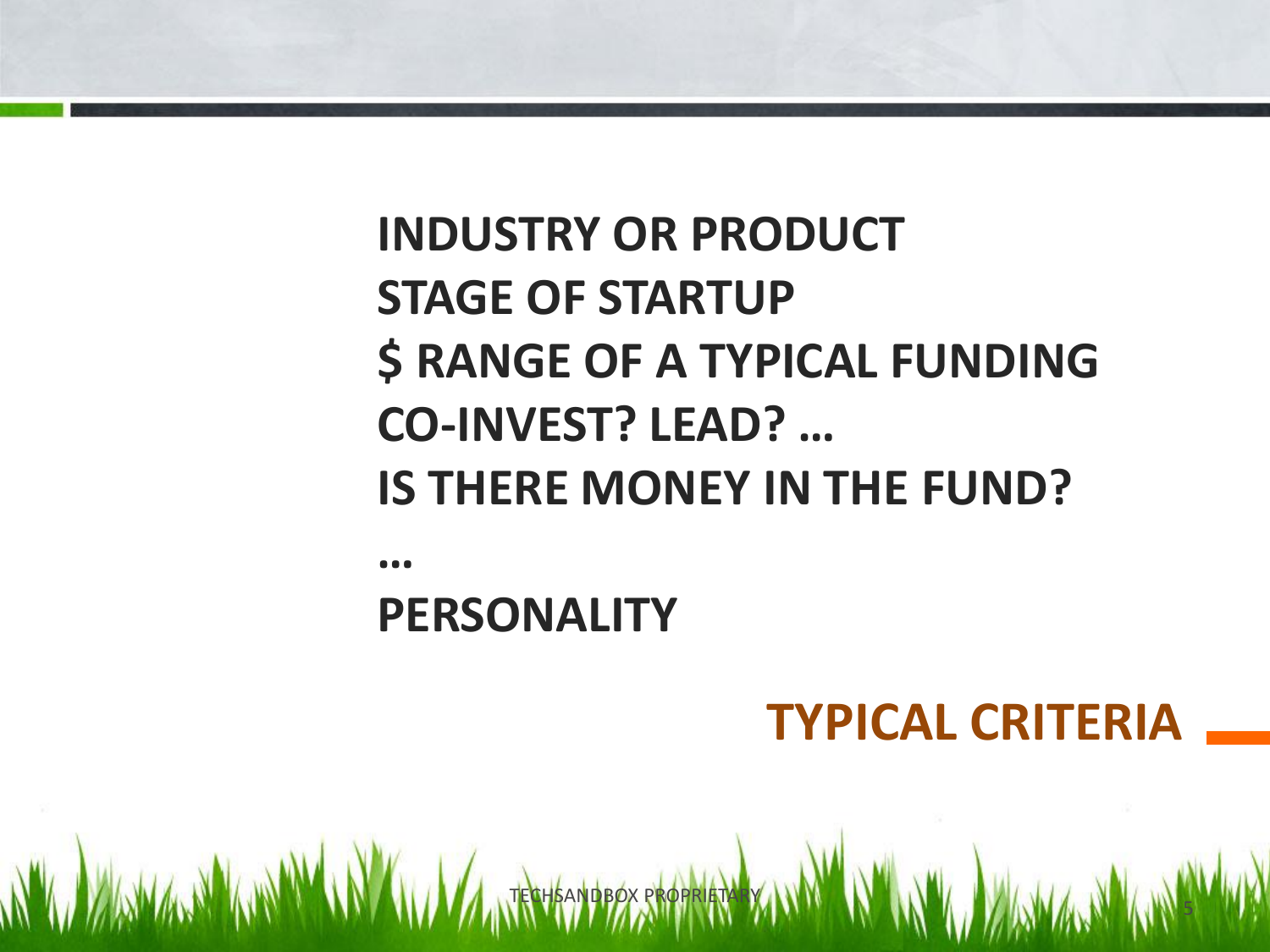# Some key resources for doing the homework

- 1. Angels:
	- <https://www.angelcapitalassociation.org/directory/>
	- <https://www.angelinvestmentnetwork.us/>
	- <https://angel.co/venture-capital>
- 2. VCs:
	- [https://techcrunch.com/2009/06/27/the-top-100-networked](https://techcrunch.com/2009/06/27/the-top-100-networked-venture-capitalists/)[venture-capitalists/](https://techcrunch.com/2009/06/27/the-top-100-networked-venture-capitalists/)
	- <https://www.entrepreneur.com/article/242702>
	- <http://nvca.org/about-nvca/members/>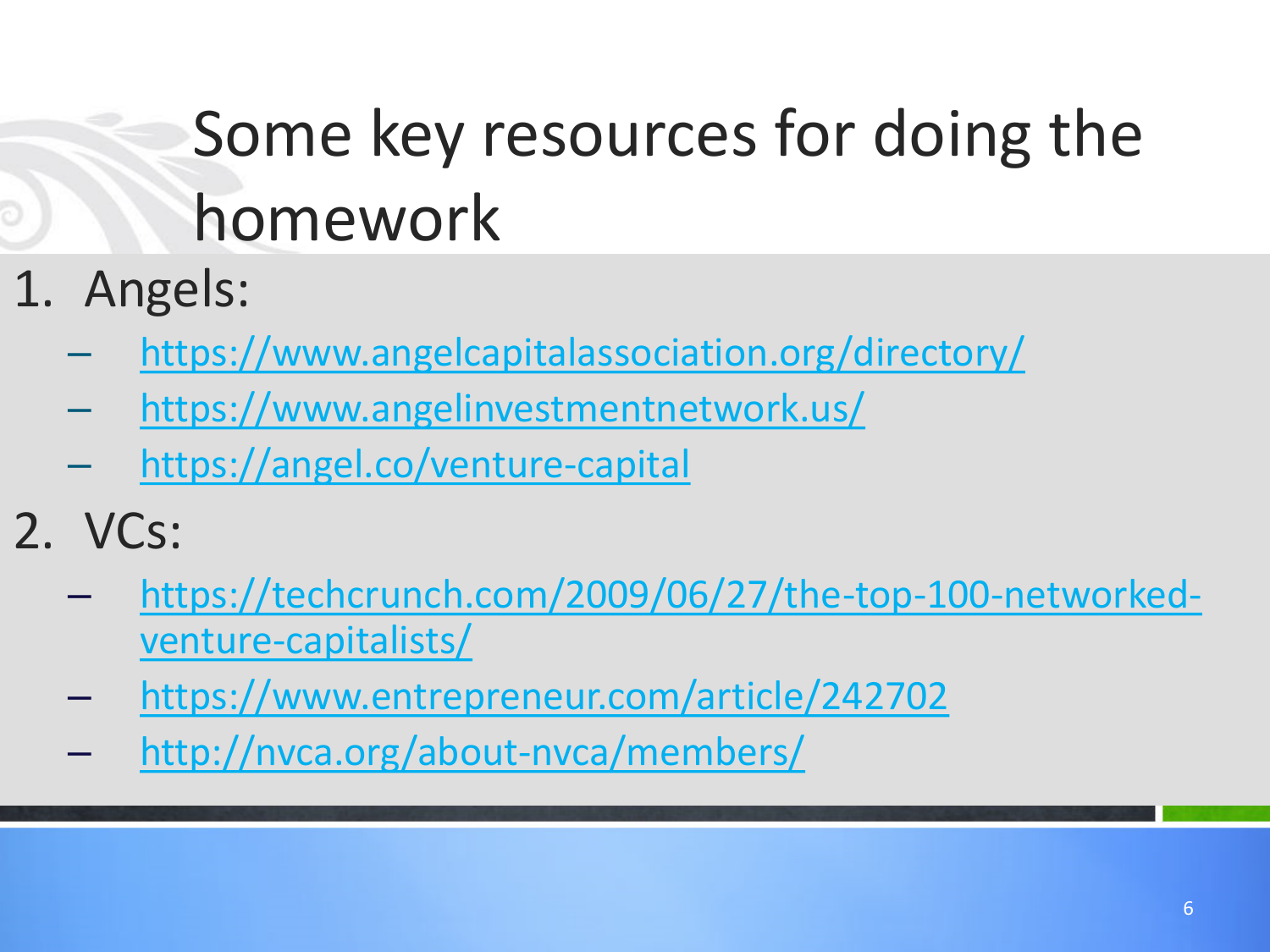### **PLUS: I GUARANTEE 20 PEOPLE HAVE THE SAME IDEAIDEAS HAVE NO VALUE. ONLY EXECUTION DOES.**

# **If you haven't really worked at this, don't waste anyone's time**

7

l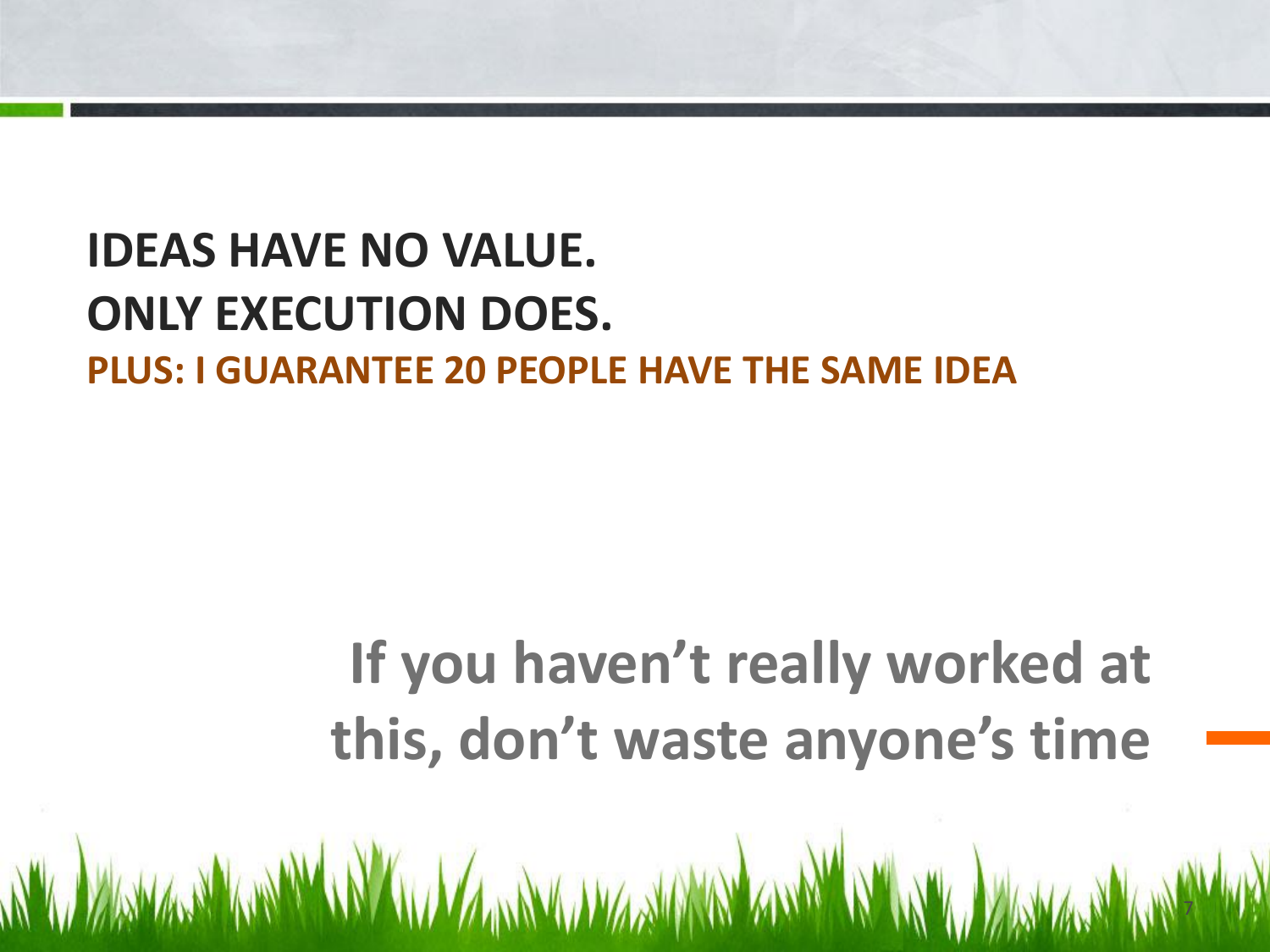## **OF COURSE INVESTORS WANT EVERYTHING PERFECT. DO AT LEAST 5 OF THESE BEFORE YOU TRY TO MEET ONE:**

- 1. Have gotten feedback from 2-5 customers (prospects)
- 2. Have a LoI or quote or …
- 3. Have a prototype
- 4. Understand your competitive advantage
- 5. Know how you'll make money and from who
- 6. Have a team

10.IP …

- 7. Have F&F funding
- 8. Have a background I the industry and connections

l

.

8

9. Have done this before (outcome not as important)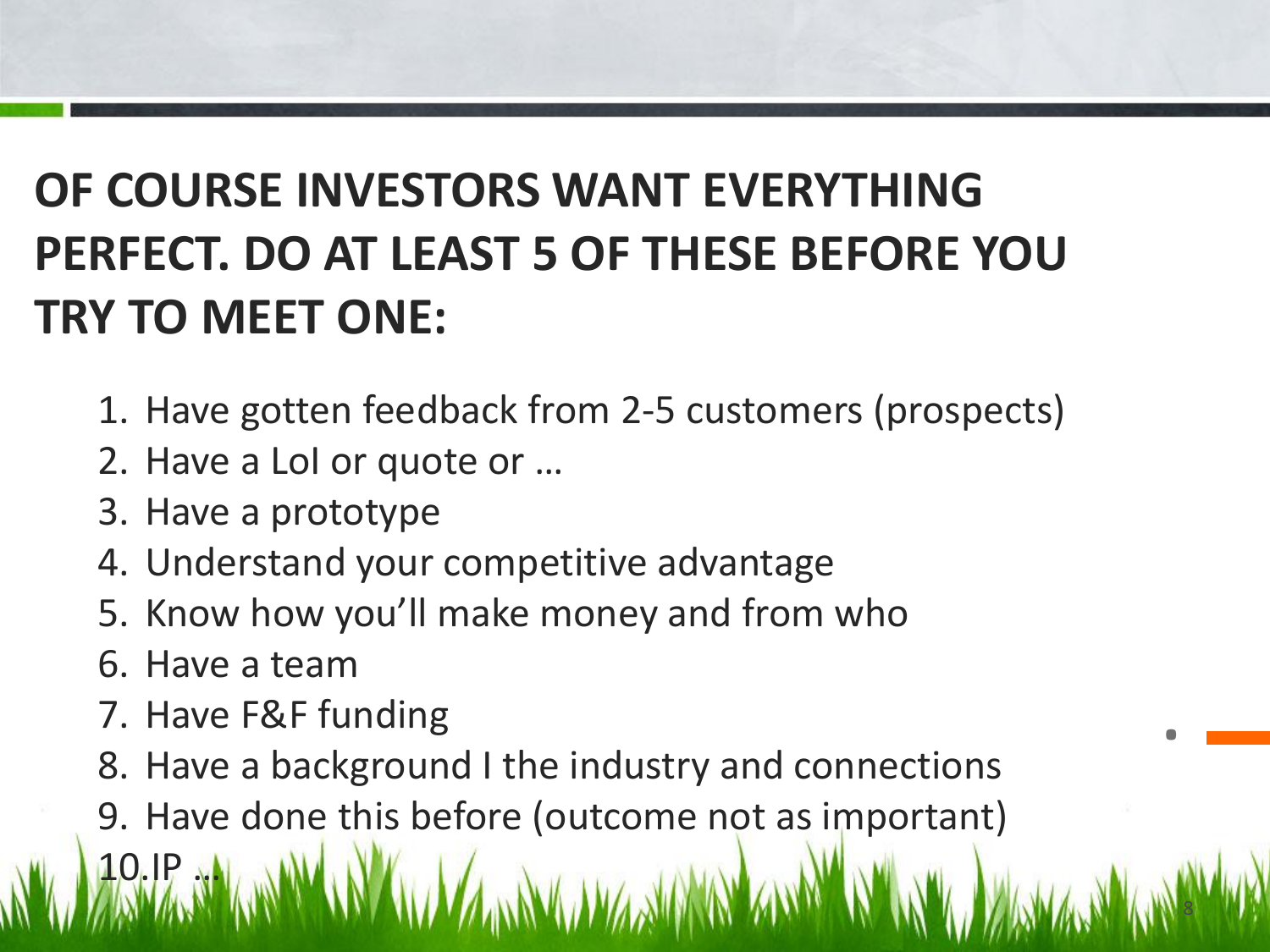

# Find connection points (connect the dots)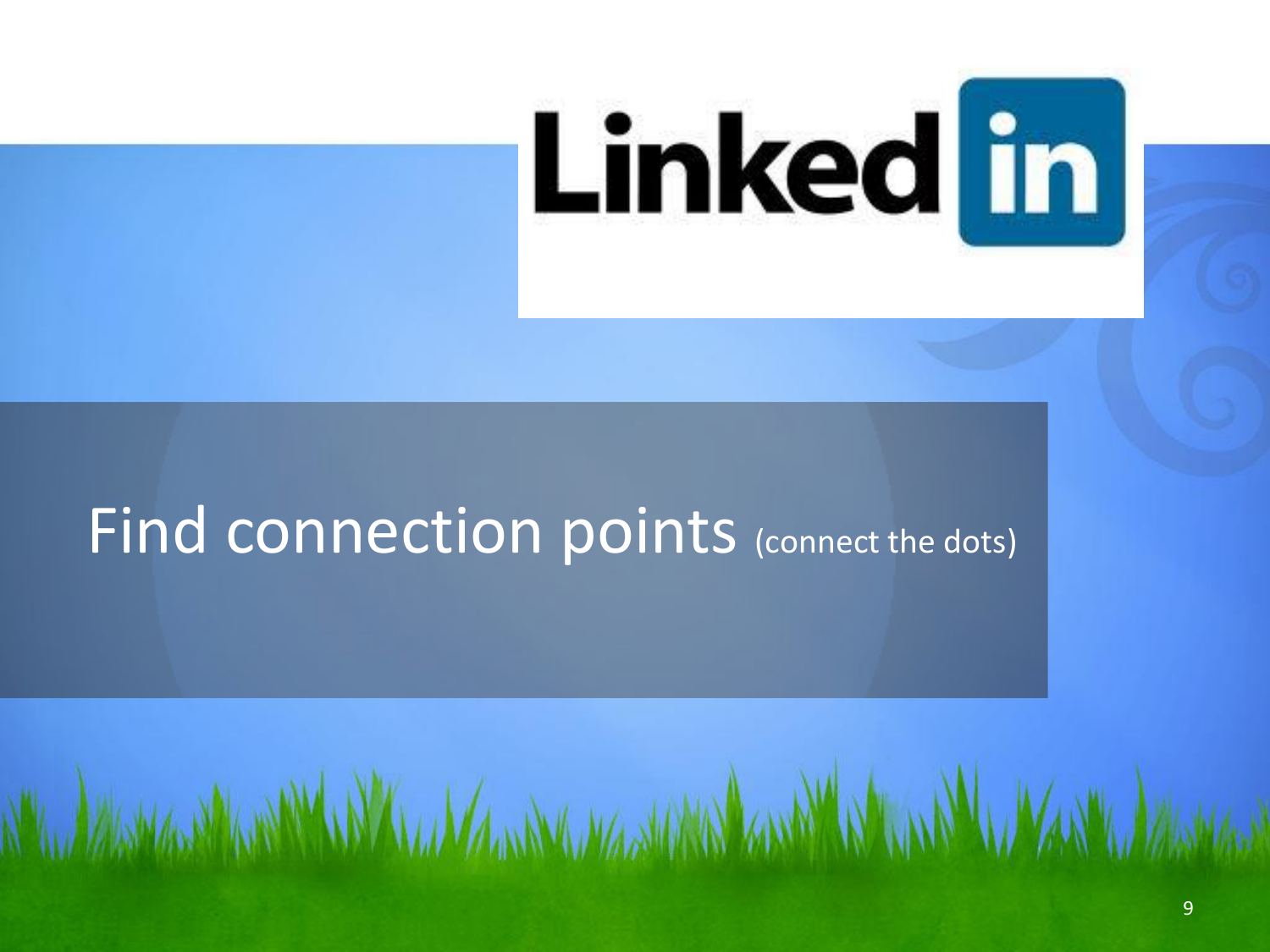#### A FEW LINKEDIN TIPS

- Buy the professional edition (\$500/yr)
	- In mail
	- Advanced searching
	- Who's viewed you
- Join Groups (50 allowed)
	- Gets you to >2 degree connections directly
- Find friends/colleagues past and present

10

- You can do amazing searches
	- Industry, title, company, geography,…